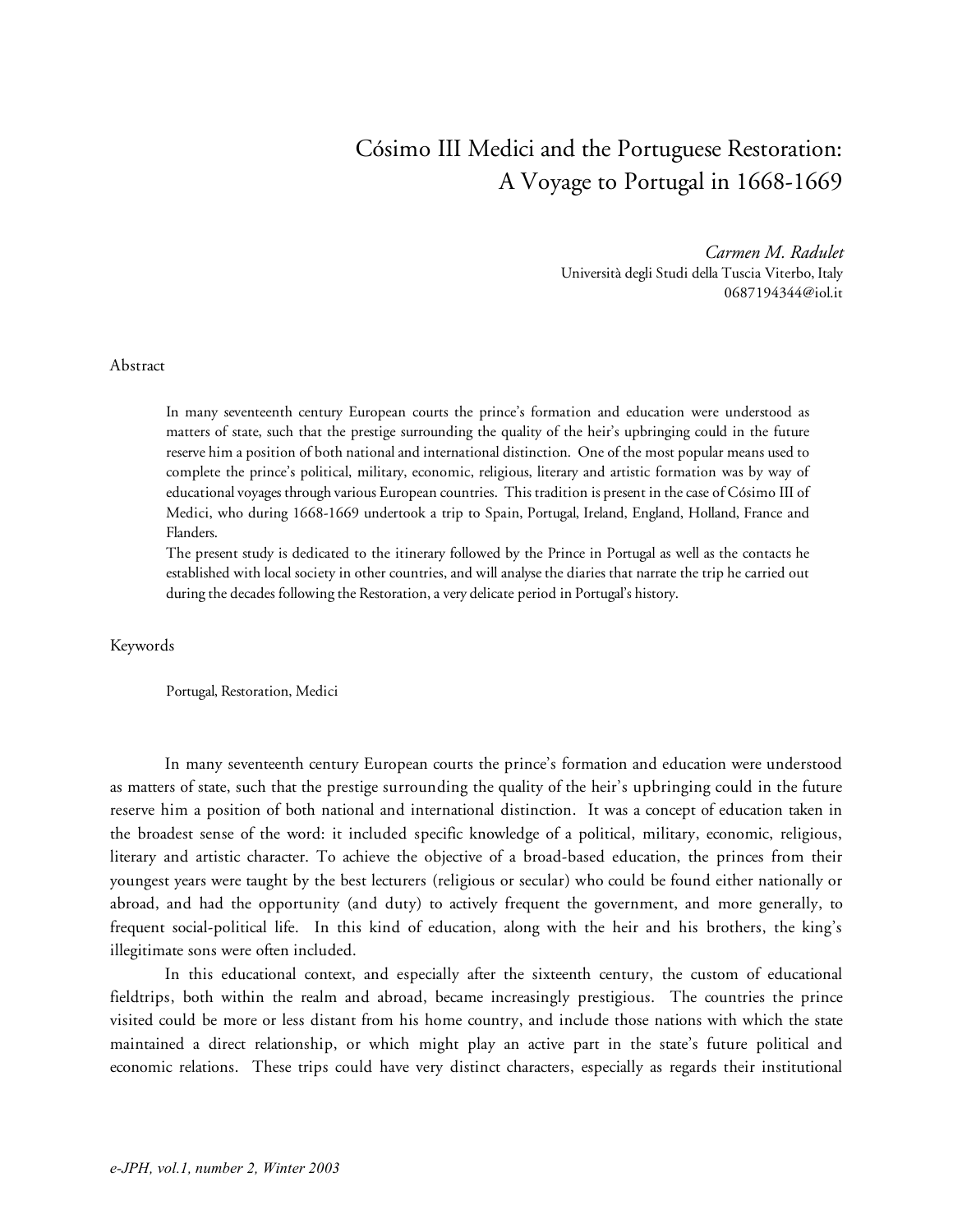weight. First, they could be official visits without or outside of the realm; in other words they would constitute the reception of a public person of the first order (in this case the prince) who carried with him a corresponding institutional weight. Second, they might be trips undertaken by the prince for personal reasons and apparently undercover, which, notwithstanding their unofficial character, due to the fame of the traveller resulted in most cases in consequences of an "official" nature. Third, they could be pilgrimages carried out by the prince of his own initiative and not reflecting official sanction. In fact, they might be made in open contrast to the state's current foreign policy. As regards Portuguese history it is sufficient to recall as examples of this latter variety the trips carried out by Dom Pedro or Dom Manuel, the brother of Dom João V.

Concerning each of the aforementioned cases there exist more or less complete records in the form of letters, other direct and indirect reference material, and complete voyage journals. An emblematic case in this sense is the voyage carried out by Cósimo III of Medici between 1668-1669 in Spain, Portugal, Ireland, England, Holland, Flanders and France. Even though this was a non-institutional trip, the related documentation is vast and diverse, capable of offering a well-defined view not only of the individual experience but also of the societies and the human and geographical organization with which the Prince came in contact.

Cósimo received an exquisite education, having studied with men of science, letters, philosophy and the arts, and having founded the "Conversazione Filosofica" and the "Accademia del Cimento." Besides this, due to the influence of his mother, Vittoria della Rovere, he had a very deep religious upbringing. This led him to prefer a religious life to a secular one (Fantoni 1993: 390-402), a fact that had considerable influence on his married life with Marguerite Luise d'Orléans. His wish to see the world and perfect his knowledge led the Prince to carry out several trips, a first one in 1664 to Emilia and Romagna, the Veneto and Lombardy, <sup>1</sup> a second in 1667-1668, which took him to Germany, Holland and Flanders, <sup>2</sup> followed by a third in 1668-1669 to Spain, Portugal, Ireland, England and again, Holland, Flanders and France.<sup>3</sup> Additionally, a couple of others were undertaken during his adult years (to Loreto in 1695 and Rome in 1700 on the occasion of the Holy Year<sup>4</sup>).

Previous studies on Cósimo's voyages were predominantly authored under the influence of a cultural-literary historiography, and the notion of the so-called *grand tour* of formative experience and education. However, in the last decades some researchers have evaluated this kind of life experience as an effort to acquire scientific and geographical knowledge with a clear political purpose in mind (Bianchi 1985,

<sup>&</sup>lt;sup>1</sup> Regarding this voyage there are three records conserved at the Archivio di Stato di Firenze, Mediceo del Principato: one anonymous, one by the chaplain Filippo Pizzichi and thethird by Cósimo Prié, chamberlain.

<sup>2</sup> Two diaries of Filippo Corsini conserved in the Archivio di Stato di Firenze, Mediceo del Principato narrate this occurrence.

<sup>&</sup>lt;sup>3</sup> Documentation regarding this extended voyage is conserved in the Biblioteca Medicea Laurenziana of Florence, in the National Central Library of the same city and in the Archivio di Stato di Firenze, Mediceo del Principato. Partial studies were conducted with regard to the geographical areas visited by the Prince: Hoogewerff 1919; Graillot, 1934: 213-223; Doglio, 1991: 9-29; Crinò, 1968; and regarding the Iberian Peninsula, Sanchez Rivero, A. and Sanchez Rivero, A. Mariutti, w.d..

 $4$  An anonymous account is conserved at the Archivio di Stato di Firenze, Mediceo del Principato.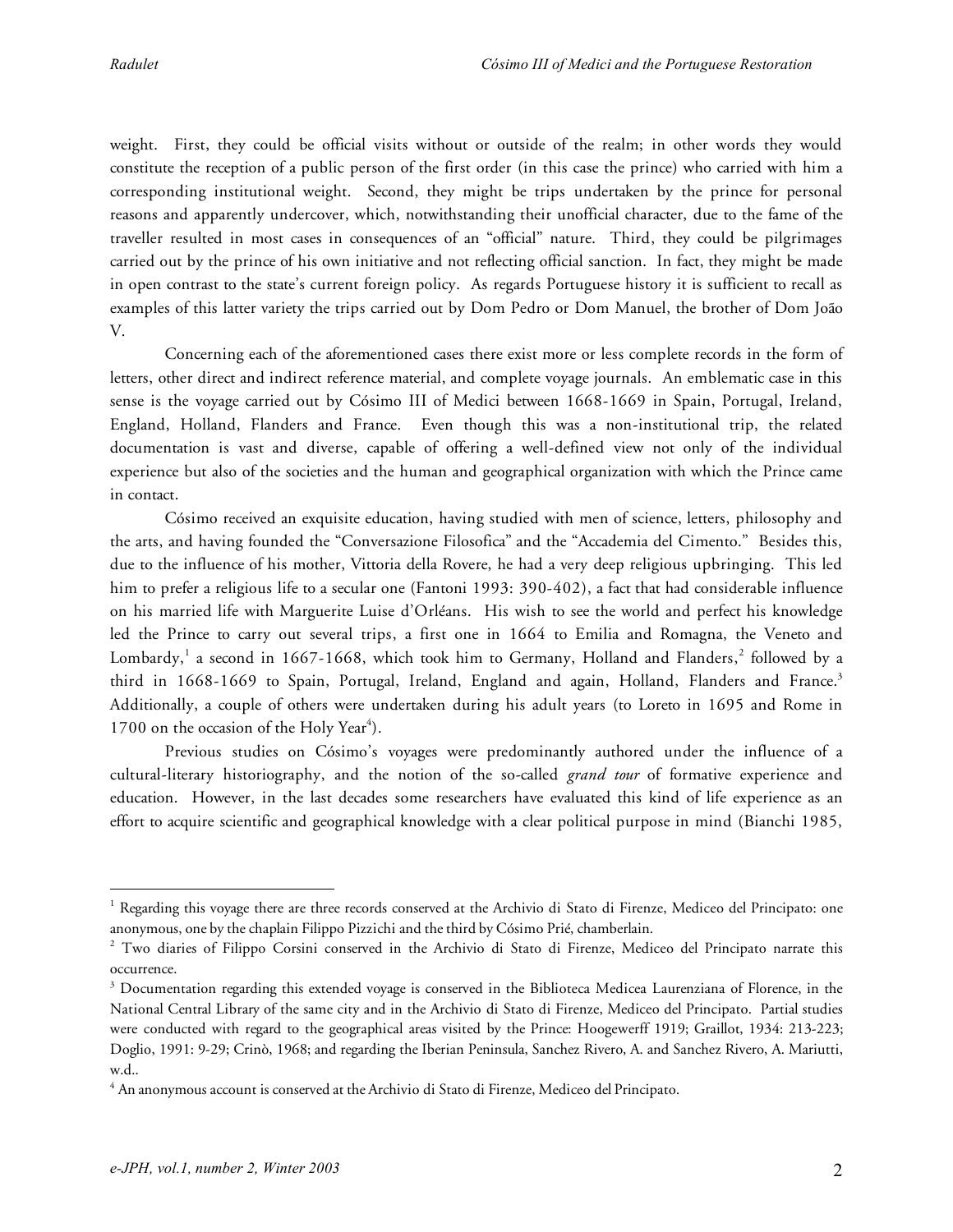Scaramellini 1993, Sterpos 1978). It is with this new approach that we intend to proceed with our critical reading of the Tuscan Prince's stay in Portugal.

The Renaissance voyages gave particular importance to observation and to comparison between the known and unknown, with the final purpose of analysing the reality with which one came in contact. This very complex educational process did not have to be limited entirely to individual action, but rather sought to transform the acquired knowledge into a rational means of divulgation through a communication process for it to be valid. As such, the need grew (later it became a custom) for the traveller to keep, according to well defined rules, a diary describing the itinerary completed, the human and natural landscape, local history, the main events, etc (Leed, 1991, Ch V/VI). In some cases – especially if the traveller were a king, prince, ambassador or special clergyman – the elaboration of the diary was consigned to one or more travel attendants. This situation is reflected in the type of writing committed to the diary, and begs the question of the true value of the documents as reflections of the traveller's psychological and moral character.

This scenario occurs during the trip undertaken by Cósimo during 1668-1669. In this case, a diary written by the Prince is substituted by diaries written by his fellow courtiers, as well as an album of sketches regarding the most important places visited, and by numerous letters. It is worth highlighting that the authors of these diaries are high-ranking members of Florentine society. Consequently, even though they try to remain very objective in their writing, one can notice a personal hand in the descriptions. This gives originality to the records and offers researchers the possibility of conducting a more complete critical reading of certain events which took place and of certain proposed analyses.

The official diary concerning this voyage was most probably written by Lorenzo Magalotti, an intellectual who began his scientific education in Galileo's entourage. As well as being a poet and a prestigious narrator, he occupied the position of secretary of the "Accademia del Cimento", spoke various languages, and was entrusted with diplomatic missions. In his "biography", placed in the beginning of his "friendly letters," it is stated that Lorenzo was abroad when he*"was ordered by the Grand Duke Ferdinand II to* return in order to accompany along with other eminent persons his son Prince Cósimo in his trip through Europe. *"* <sup>5</sup> This confirms that Magalotti's position on the trip was more than that of a simple companion. He decides to record in a diary the trip undertaken in the company of his Prince. With his humanistic background, Magalotti is accustomed to moving in the best society. His political and diplomatic experience confers upon him the opportunity to narrate and evaluate in an original manner the Prince's voyage through some of the most important European states. This "official diary" is complemented by an album of drawings - containing representations of landscapes, fortresses, docks, churches and cities - attributed to Pier Maria Baldi, who accompanied the Prince as his assistant chamberlain. Furthermore, alongside Cósimo III people of different backgrounds and functions kept diaries. Examples include the diaries of Filippo Corsini, the administrator Jacobo Ciuti and Giovan Battista Gornia, doctor of Bologna. 6

 $^5$  Delle Lettere familiari del Conte Lorenzo Magalotti, e d'altri insigni uomini a lui scritte, Firenze MDCCLXIX, and volms, vol. I, p. XXV.

<sup>&</sup>lt;sup>6</sup> The literary tradition regarding this documentation has been dealt with to some extent in various studies, but detailed analysis is still lacking. On this issue see the indication referred to in the essay written by: Rombai, w.d., and for the part regarding the trip to the Iberian Peninsula, the sum of the sources proposed in the volume Sanchez Rivero, A. and Sanchez Rivero, A. Mariutti, w.d.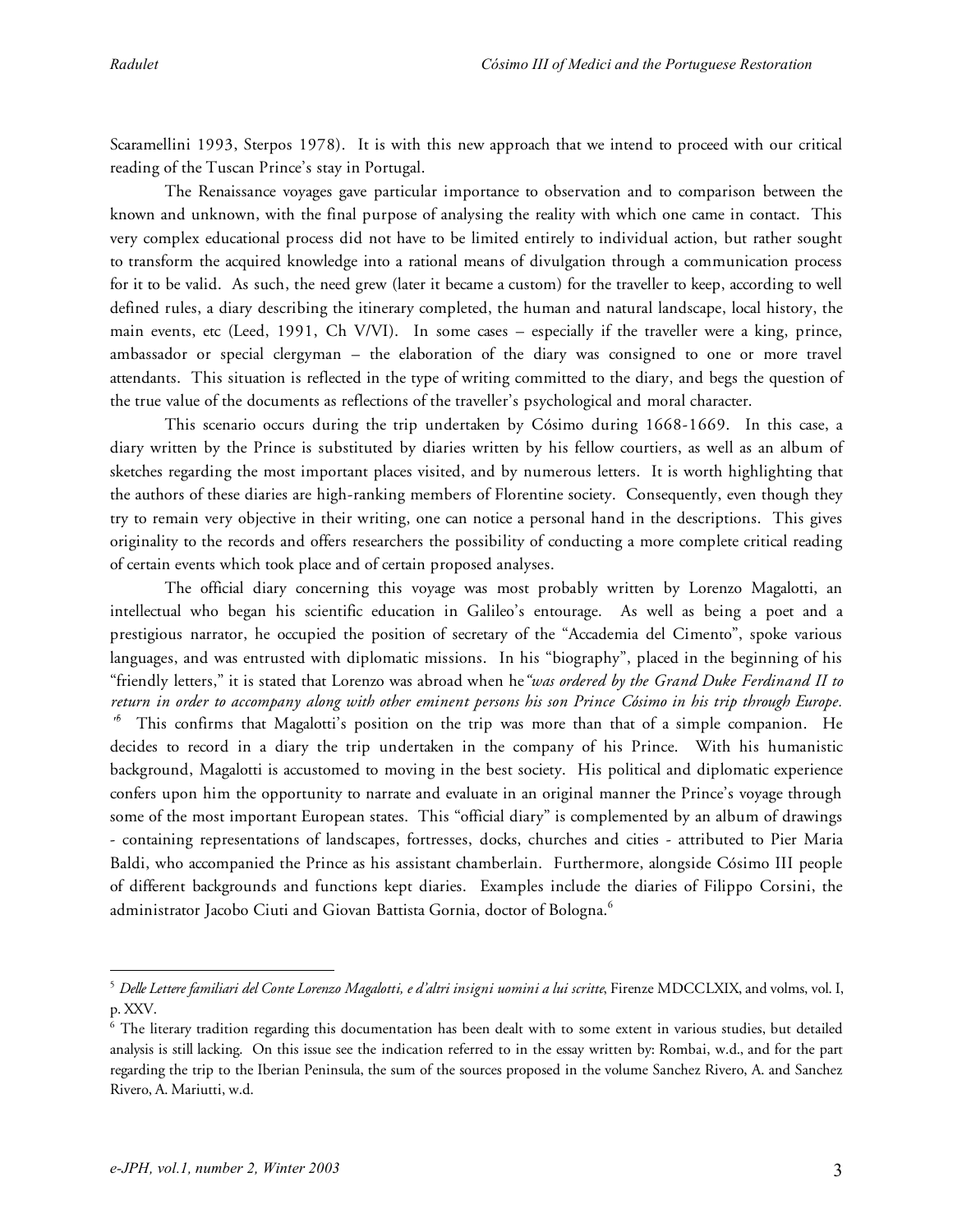All data quoted so far indicate the extensive nature of the documentation regarding Cósimo III's trip through a considerable number of countries unique in both history and culture. However, the data also show a lack of personal involvement on the part of the Prince in this formative and politically educational experience. Each one of these authors, according to his specific role in this small wandering court and according to his own background, sensibility and interests, focuses on specific interactions with local society. This confers originality to the various narrations of the trip. The narratives, written in the third person, seek not only objectivity but follow a fixed and quasi-scientific method of recording the different stages of the trip: the locations visited, the distances covered over land and water, the quality of the means of transportation and accommodation, the reception granted in public, private and religious contexts. Regarding this latter issue – the Prince being accompanied by a small escort of 50 people - a number of diplomatic difficulties were posed, as his transit through some areas and above all his stay, even for a period of a day or so, brought up certain questions of formality. The fact that the Prince travelled in a personal capacity offered him the possibility of choosing quite freely the places private or ecclesiastic in which to rest, but this did not eliminate the "moral" obligation of those locals aware of his passage to reserve treatment for him in accordance with his social status.

Continuing our trip with Cósimo III, we shall now follow how his voyage to and in Portugal evolves. The Prince and his court left Florence on the  $18^{\text{th}}$  of September destined for Leghorn where he would set sail. On the 30<sup>th</sup> of the same month he reached Barcelona where he stayed until the October 5<sup>th</sup>. After leaving there, he reached Madrid on the 24<sup>th</sup> of October. He remained in Madrid and the surrounding area until November 25<sup>th</sup>. He then carried on his voyage, travelling to Cordoba and Seville, followed by Talavera la Real and Badajoz.<sup>7</sup> On the January 9<sup>th</sup>, 1669, after almost five months pilgrimage through the southern and central regions of Spain, and after several social-political contacts, His Highness left Badajoz for the Kingdom of Portugal, taking the route to Campo Maior and Elvas where, as stated by Magalotti "*there is no other mark of a border than that of a large stone placed beside the main road." 8*

The ancient cultural-economic friendship and ties of cooperation which had always bound the interests of Florence to those of Portugal, as well as the experience acquired during the Prince's stay in Spain, immediately moved the author of the diary to mention the war which marked the history of Portugal and Spain. In the beginning of his diary, the marquis Filippo Corsini affirmed, *"His Highness Prince Cósimo III* of Tuscany considering important to whom stands the duty and weight of ruling those subjected to him, to learn the rituals of various nations, to know the quality of the different nations and to observe the politics of the great rulers, not contenting himself with having- the previous year- visited a great part of Germanium, and having seen The Court of the Great Electors of Mainz and Saxony, many of the free cities including Hamburg, a great part of Holland, some bits of Flanders, decided near the end of 1668 to undertake a greater and longer voyage to *strengthen relations with the greatest European powers and to visit those subjected to them, maintaining himself* perfectly informed in matters of power and quality. As so to visit undercover and to enjoy more freedoms he *limited the number of his escort* (*Ibidem 7, n.1*). This implicit politico-diplomatic component of Cósimo III's passage through Portugal allows for a different interpretation and weighting of the conserved records.

 $<sup>7</sup>$  The Spanish itinerary was largely commented on in the introduction and notes in the volume of Sanchez Rivero, A. and</sup> Sanchez Rivero, A. Mariutti, w.d. while the trip in Portugal in the same study appears only in a few notes of interpretive character.

<sup>&</sup>lt;sup>8</sup> All the references to Malagotti's diary and the divergent versions proposed by other testimonies follow the text published in the volume by: Sanchez Rivero, A. and Sanchez Rivero, A. Mariutti, w.d.: 241.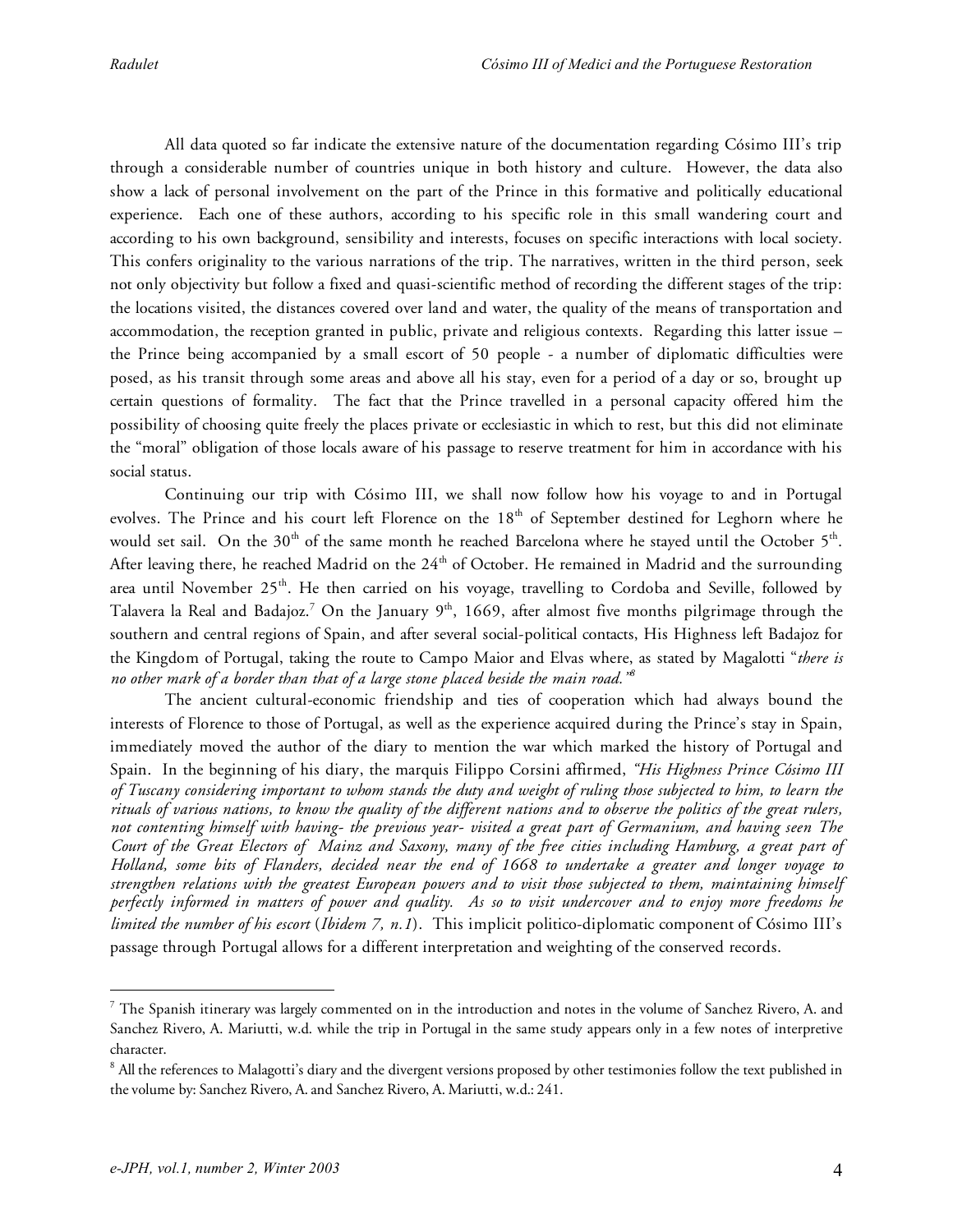As is well known, Florence in the second half of the sixteenth century went through a deep politicodiplomatic and economic crisis. It is therefore understandable that the Prince and his closer and qualified collaborators always tried to proceed in a discreet but effective evaluation of the Portuguese kingdom regarding its ability to confront and defeat the Spanish power. In this critical reading it is worth recalling the time spent on non-institutional meetings, carried out under pseudo-casual circumstances, with the hero of the battle of Montes Claros, General Dinis de Melo e Castro. According to unanimous records of the diaries' authors, after a quick meeting with the Prince at Vila Viçosa, the General, accompanied by a few of his men, followed the Florentines to Estremoz in order to show and describe the battle that took place at Montes Claros, and that made him famous (*Ibidem: 248-251*). The references to the wars with Spain are not limited to this episode, as is demonstrated by the fact that in all visited localities until arriving at Setùbal, the various authors took considerable space in noting and evaluating defence structures, not only concerning the number of fortresses and fortifications, but also as pertained to munitions, military organization, payments, etc. Regarding this matter it is well worth highlighting that the attention devoted to these issues is not perfectly coincident between the two authors; while Lorenzo Magalotti limits himself to offering us a general view, Filippo Corsini describes in detail the Portuguese defensive system, keeping in mind even the names of some military men who distinguished themselves in the Restoration War.<sup>9</sup>

In the same scientific and objective line, the analysis of the land's physical and morphological character, and of its human and geographical records – the latter consistently outlined in their own specificity – gives us a complex portrait of Portugal in the second half of seventeenth century. From a geographical point of view, the country was shown to have a pleasant landscape of hills, plains and few mountains, covered with olive, cork, lemon, orange and pine trees, and with pastures where cattle of various kinds grazed. Although in a few places signs of destruction and devastation were present, the overall image was that of a peaceful, rich and well organized country, from an economic point of view, as attested not only by its agriculture and cattle raising, but also by the marble extraction, clay production, and salt industry at Setùbal, as well as the nation's involvement in shipping.

In this landscape there appeared various towns and villages that – with few exceptions – showed positive characteristics from the points of view of architecture and social organization. <sup>10</sup> Built in strategic locations, the most important of these settlements were defended by fortresses, towers and bastions, with water, churches and monasteries.<sup>11</sup> Indeed, even those simply-constructed settlements were judged architecturally interesting, and were adorned by *azulejos*. In these accounts the present was continually linked to the past by way of historical references, and described by way of curious and/or emblematic facts. For example, the visit to Palmela stimulated Magalotti to trace the history of the Military Orders in Portugal (*Ibidem*: 263), while the passage through Santarém inspired the author to write down some of the miracles that had made that city famous (*Ibidem*: 309-319). At Tomar, his description of the convents allowed Magalotti to trace the history of the Order of Christ, (*Ibidem*: 312-313), while during his stay in Coimbra the author narrated the battle of Campo de Ourique (*Ibidem*: 316-317).

<sup>9</sup> As an example see Sanchez Rivero, A. and Sanchez Rivero, A. Mariutti, w.d. the analyses on Campo Maior, .p. 242, notes 2 and 3 and p. 243, notes 1, 2 and 3.

 $10$  The size is usually calculated in function of households with 4 to 6 persons.

 $11$  The number of churches and monasteries is always identified, indicating how many housed nuns, how many houses monks, and to what order these persons belonged.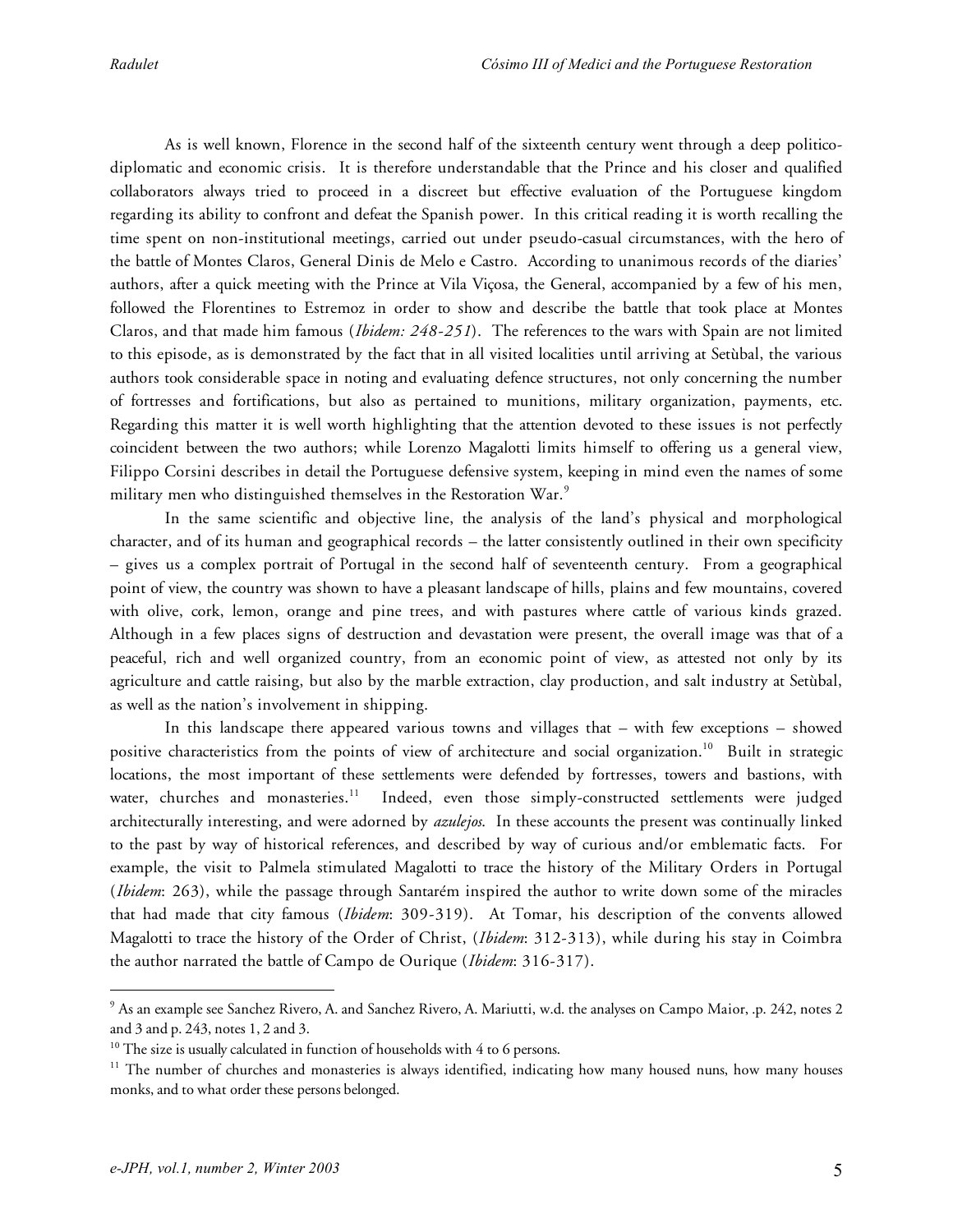As mentioned in the beginning, due to the education he received, the Prince showed a great tendency toward the religious life, a fact that had significant relevance to the trip's organization and to the contacts he established with local society. In general the Prince preferred to lodge in religious institutions and frequently chatted with the priests. Besides this, in all the localities through which he passed he tried to visit churches and convents, participated in the festivities, and socialized with the monks and nuns. On this matter, particularly during his stay in Lisbon, the Prince had the opportunity to evaluate the nation's religious life: he went to the church of Santa Maria de Loreto, the church of the Italians, São Antònio, São Roque, Nossa Senhora da Penha da França, São Paulo, São Francisco (just to quote a few), and attended processions and concerts. Likewise, Cósimo visited some monasteries, among them those of Belém and São Bento, but it was the *Mosteiro de Odivelas* that most aroused the curiosity of the Florentines.

The nuns at Odivelas, daughters of noble families, were shown to enjoy great freedom and living conditions which recalled palatial society rather than the righteousness and simplicity of the religious life style. Lorenzo Magalotti describes in detail the rich dressing of the nuns and highlights their use of jewellery and of gloves, which were adorned with lace and flowers. Corsini comments on the meeting of the Prince with the nuns in these terms: "*he discoursed with them for a while listening to songs sung by some mothers, and* joyfully passed some time with them, some of them being gentle and gallant in their speaking. It is usual for gentlemen to come over and have a good time with their devotees, enjoying such freedom that on occasions certain *inconveniences follow"* (*Ibidem*: 316-317).

The pleasure of conversation marked various moments of the Prince's voyage, as is demonstrated by the fact that at Lisbon he met various representatives of the Italian community, hosting and visiting a number of nobles and clergymen. As concerns the latter, it should be recalled that His Highness met with three Franciscan friars, Frey Girolamo de Monte Sarchio, Frey Ignàcio da Valsassina and Frey Giovanni da Montecuccolo, who had spent much time in Congo, and heard Father Lobo talk about his voyages in the East and West Indies. The Prince also had the opportunity to talk several times with Padre Antònio Vieira and to attend his famous masses. 12

Cultural curiosity caused the Prince to spend much time with the Italian engineer Antoniacci, who showed him the plans of some battles, and who built fortifications on the Portuguese border. On another occasion, Cósimo received from the ex-Governor Salvador Correia de Sà a topographic map of the Kingdom of Angola. Lorenzo Magalotti also mentions the fact that His Highness met and spoke with a Portuguese mathematician who showed him a large book regarding deeds done and fortresses built by one of the Viceroys (*Ibidem*: 280) in India and in nearby regions. The author does not provide the name of the mathematician, but one can deduce that it is Luis Serrão Pimentel, who in the preface of his work entitled *Método Lusitano de Desenhar as Fortificações das Praças Regulares e Irregulares* recalls his encounter with the grand duke of Tuscany. 13

As a man of culture the Prince could not ignore the educational system of the country he was visiting, a fact that induced the diary writers to reserve a large amount of space for this topic, and motivated them to present not only a detailed description and history of the famous University of Coimbra, including its

 $12$  Filippo Corsini also provides a short biographical note on Padre Antonio Vieira in which he highlights his fame as a speaker, the problems he had with the Inquisition, and the fact that in the time of the Prince's voyage, he was a preacher in the Royal Chapel,…*,* p. 226, note n.1

<sup>&</sup>lt;sup>13</sup> This work was posthumously published in Lisbon in 1680.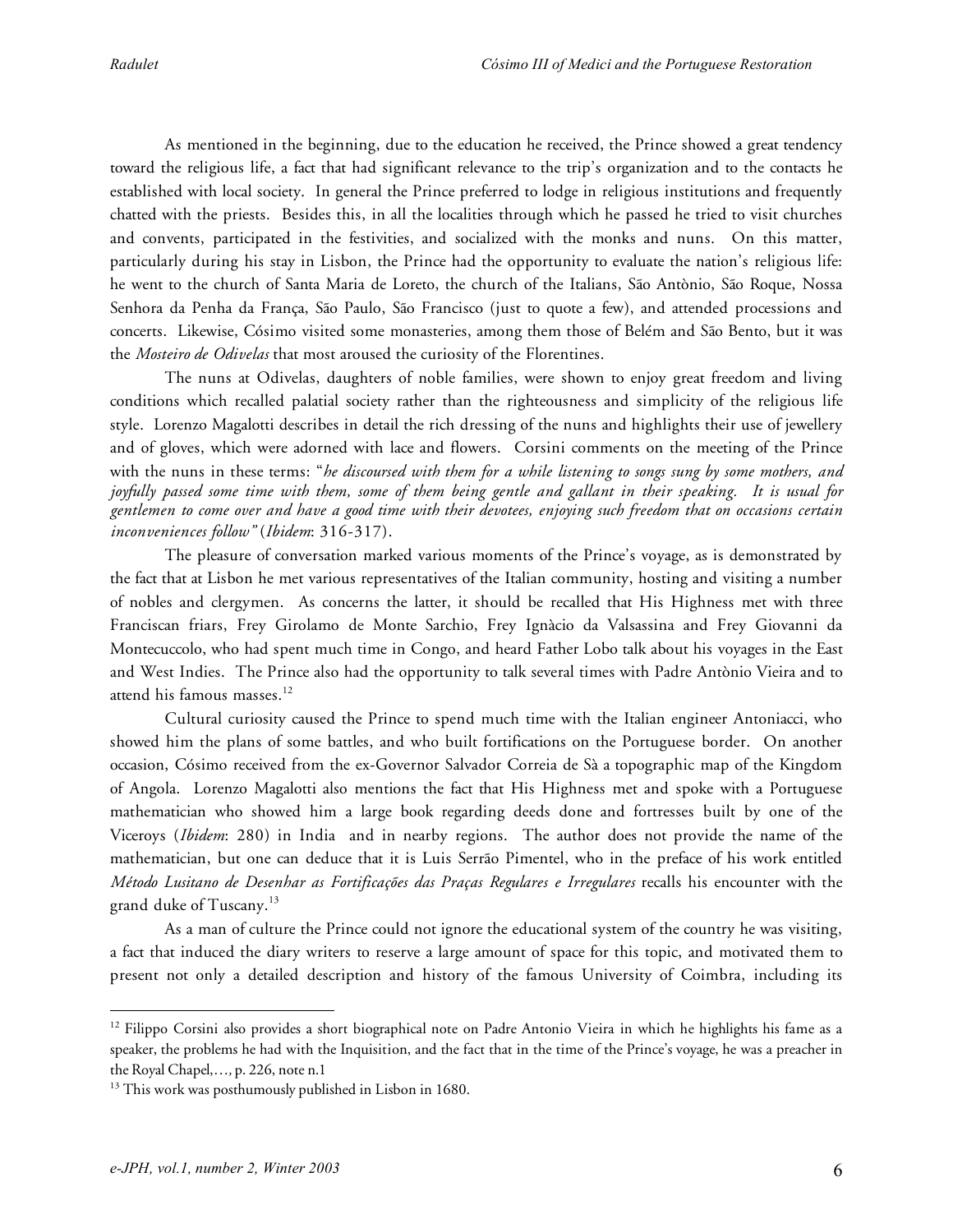various courses and lecturers, but moreover to include descriptions of the organization and functioning of the Colégio de Évora – described by Magalotti as the University of the Jesuits founded by the Cardinal D. Henrique – the *Colègio de S. Antònio* of Lisbon, and the *Misericòrdia* institution, with all its assistance and social functions.

For Cósimo III and his party, religion, culture, art and science proved vital. However, due to the political and economic decadence that Florence was suffering at the time, as well as the fact that the Prince was to face the responsibility of ruling and managing over the Grand Duchy of Tuscany, a special attention was paid to the political and administrative structure of the Kingdom of Portugal, and to the political and diplomatic games which were carried out by the Court of Lisbon.

His rather long stay in the capital and his intense contacts with both private and public representatives of power, and with religious men and intellectuals, offered the Prince and his small group the opportunity to evaluate in detail the functioning of the country. With different methods and sensibilities, Lorenzo Magalotti and Filippo Corsini write complete and very well articulated accounts of the administrative organization of the country, and of the institutions charged with managing the nation's various activities. These include the *Conselho do Estado*, *Conselho da Fazenda*, *Conselho de Guerra*, *Conselho do Desembargo do Paço*, *Conselho da Consciência e das Ordens*, *Conselho Ultramarino*, *Ordens Militares*, *Tribunal da Suplicação da Justiça*, *Senado da Câmara de Lisboa*, *Tribunal dos Contos*, *Contadoria Geral de Guerra*, *Casa da Índia*, *Casa da Alfândega*, *Conselho da Fazenda da Rainha*, *Conselho da Casa de Bragança*, *Governo Eclesiástico das Conquistas*, *Delegação Eclesiástica de Lisboa*, *Tribunal da Santa Cruzada*, *Conselho da Inquisição*, etc (*Ibidem*: 284–308).

The Prince and his court left the Portuguese territory from Caminha on March 1st, travelling on a ship that would take them to Galicia. In general, they maintained a very positive image of Portugal and its socio–political and economic potentialities. In this sense the territory was evaluated as very rich, mild, crossed by numerous rivers propitious for navigation, urban supply and agriculture. The urban centres were seen as normally well defended, and with few exceptions well organized. It was in this near idyllic panorama that Lisbon emerged as a "*metropolis which by its commerce, the surrounding fertile lands and its* population, whom one can count of nearly 150 thousand souls, one can say that it is of the most important centres *of Christianity"* (*Ibidem*: 308).

As one can detect from these brief notes, the documentation regarding Cósimo III of Medici's voyage has the capability to offer us a wide and quite complete panorama of Portugal and its society in the second half of the seventeenth century, a special moment in its history in which this kingdom was attempting with great effort to build a new political identity on the national and international levels. The diaries of the voyage of the future Grand Duke of Tuscany, as well as the letters relating to the voyage, allow researchers not only to study these documents as reflecting a human experience, but also to view Portugal in x-ray form as a country which might serve as a model for a decaying Florence. $^{14}$ 

<sup>&</sup>lt;sup>14</sup> We are presently preparing a detailed analysis on various aspects relating to this trip, as well as engaging in a comparative study of other Florentine sources regarding the Kingdom of Portugal in the time just before the Union of the Crowns, during this period, and after the Restoration.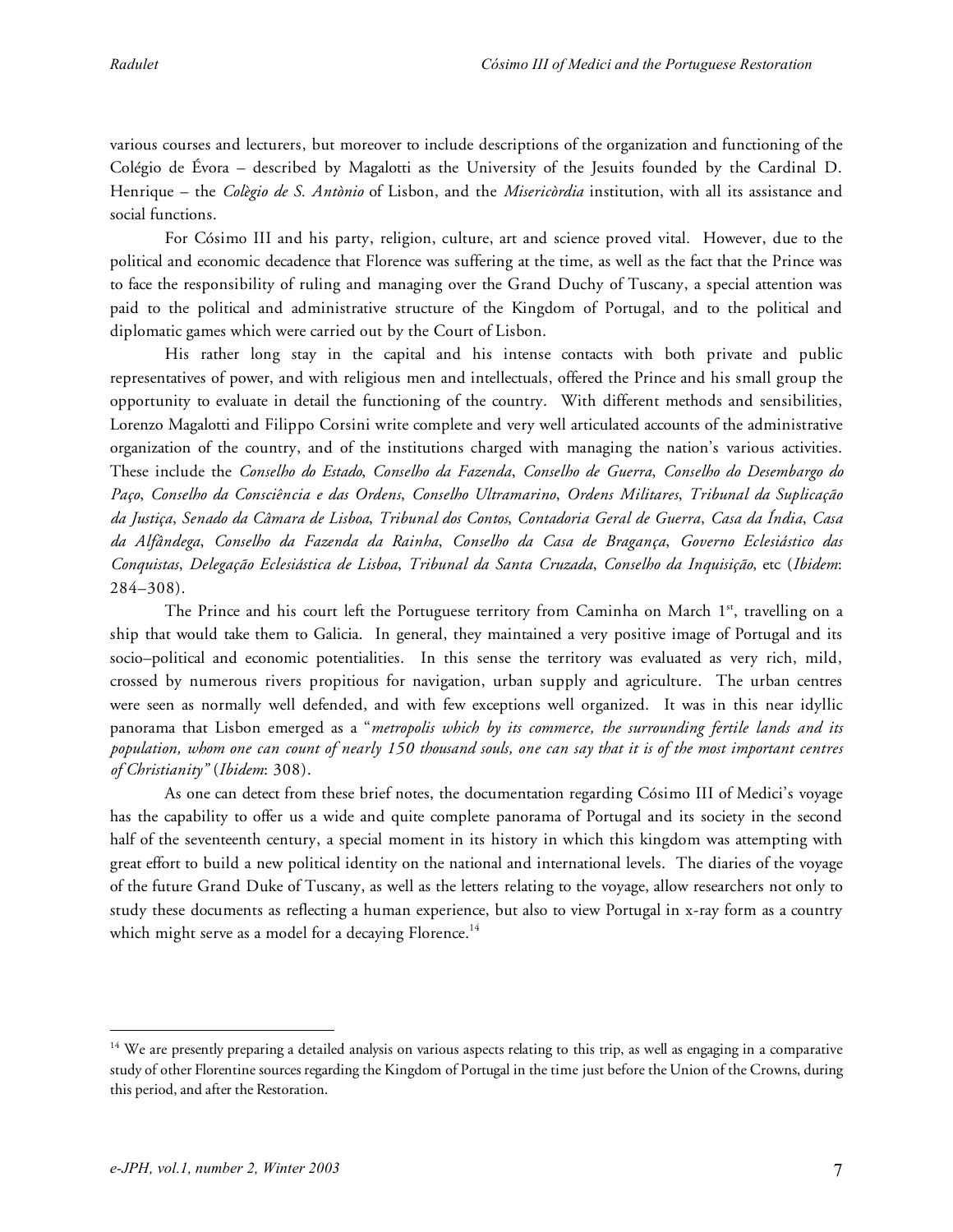## Bibliography

- Bianchi, E. (supervised by) (1985). *Geografie private. I resoconti di viaggio come lettura del territorio,* Milano: Unicopli.
- Crinò, A.M.(1968). *Un Principe di Toscana in Inghilterra e in Irlanda nel 1669.*Roma: Abete.
- Doglio, M.L (1991). *Vedere per il Principe,* in *L.Magalotti, Diario di Francia dell'anno 1668.* Palermo: Sellerio, 9-29.
- Fantoni, M. (1993). *Il bigottismo di Cósimo III: da leggenda storiografica ad oggetto storico*, in F.Angiolini, V.Becagli, M. Verga*, La Toscana di Cósimo III*, Firenze: Edifir, 390 - 402.
- Graillot, H. (1934). *Un Prince de Toscane à la Cour de LouisXIV en 1669,* in *Mélanges Vianey,* Paris: Les Presses Français, 213-223.
- Hoogewerff, G.J. (1919). De twee Reizen van Cósimo de' Medici Prins van Toscane door de Nederland (1667-1669), Amsterdam: Jmuller.
- Leed, E.J. (1991). *The Mind of the Traveller, From Gilgamesh to Global Tourism,* Basic Book, Ch V and VI.
- Rombai, L., (w.d.). *Vedere per il Principe" Geografia e potere nei resoconti del Grand Tour europeo di Cósimo III dei Medici (1664-1669),*in "Notiziario del Centro Italiano per gli Studi Storico-Geografico" Anno 5, n°1, 197, p.3-11, n. 7.
- Sanchez Rivero, A. and Sanchez Rivero, A. Mariutti de (w.d). *Viaje de Cosme de Medicis por Espanha y Portugal (1668-1669)*. Edicion y Notas, Madrid: Centro de Estudios Historicos, 2 vols..
- Scaramellini, G. (1993). *La geografia dei viaggiatori.Raffigurazioni individuali e immagini colletive nei resoconti di viaggio.* Milano: Unicopli.
- Sterpos, D. (1978). *Il principe viandante,*Roma, Opi.